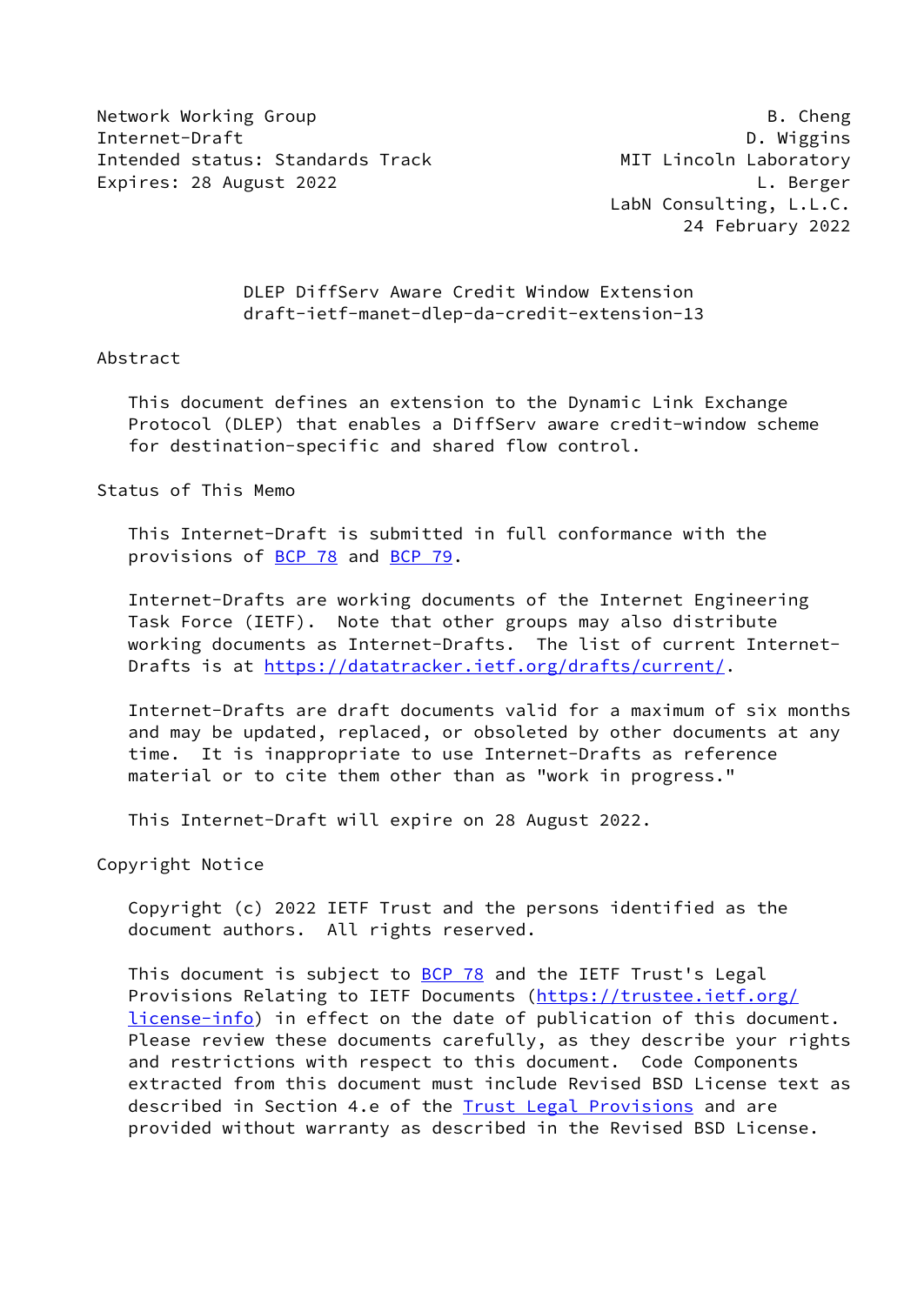<span id="page-1-1"></span>

| Internet-Draft |  | DLEP DA Credit Extension | February 2022 |  |
|----------------|--|--------------------------|---------------|--|
|                |  |                          |               |  |

## Table of Contents

| $2.$ Extension Usage and Identification $.$                                   |                |
|-------------------------------------------------------------------------------|----------------|
|                                                                               |                |
|                                                                               |                |
|                                                                               |                |
| <u>5.1</u> . Extension Type Value $\ldots \ldots \ldots \ldots \ldots \ldots$ |                |
|                                                                               |                |
| 6.1. Normative References 4                                                   |                |
| 6.2. Informative References 5                                                 |                |
| Appendix A. Acknowledgments 6                                                 |                |
|                                                                               | $\overline{6}$ |

# <span id="page-1-0"></span>[1](#page-1-0). Introduction

The Dynamic Link Exchange Protocol (DLEP) is defined in [\[RFC8175](https://datatracker.ietf.org/doc/pdf/rfc8175)]. It provides the exchange of link related control information between DLEP peers. DLEP peers are comprised of a modem and a router. DLEP defines a base set of mechanisms as well as support for possible extensions. This document defines one such extension.

 The base DLEP specification does not include any flow control capability. There are various flow control techniques theoretically possible with DLEP. This document defines a DLEP extension which provides a DiffServ-based flow control mechanism for traffic sent from a router to a modem. Flow control is provided using one or more logical "Credit Windows", each of which will typically be supported by an associated virtual or physical queue. A router will use traffic flow classification information provided by the modem to identify which traffic is associated with each credit window. Credit windows may be shared or dedicated on a per flow basis. See [\[I-D.berger-manet-dlep-ether-credit-extension](#page-5-3)] for an Ethernet-based version of credit window flow control.

 This document uses the traffic classification and credit window control mechanisms defined in

[\[I-D.ietf-manet-dlep-traffic-classification\]](#page-4-4) and [\[I-D.ietf-manet-dlep-credit-flow-control](#page-4-5)] to provide credit window based flow control based on DLEP destinations and DiffServ [[RFC2475\]](https://datatracker.ietf.org/doc/pdf/rfc2475) DSCPs (differentiated services codepoints). The defined mechanism allows for credit windows to be shared across traffic sent to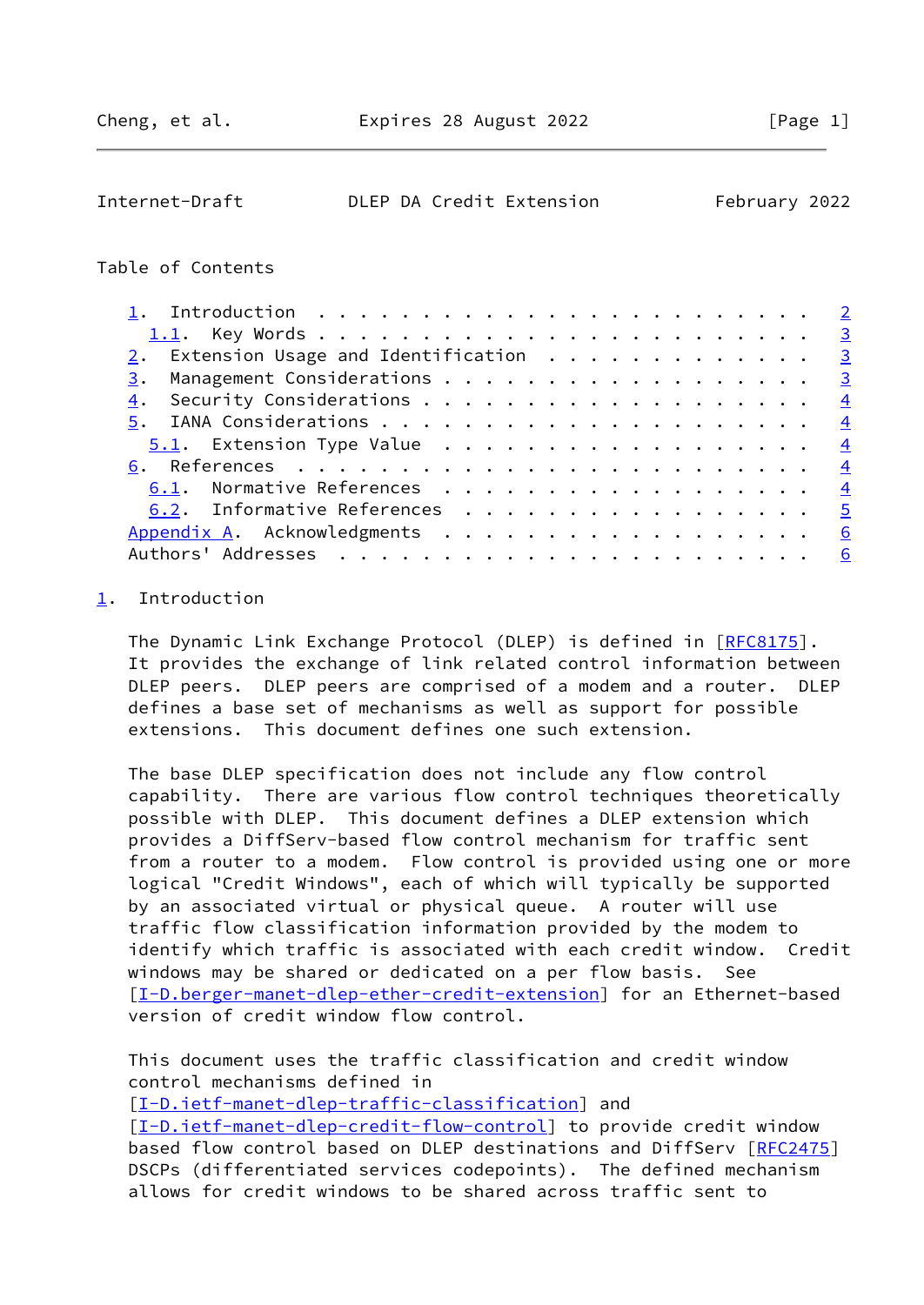multiple DLEP destinations and DSCPs, or used exclusively for traffic sent to a particular destination and/or DSCP. The extension also supports the "wildcard" matching of any DSCP.

Cheng, et al. **Expires 28 August 2022** [Page 2]

<span id="page-2-1"></span>Internet-Draft DLEP DA Credit Extension February 2022

 The extension defined in this document is referred to as "DiffServ Aware Credit Window" or, more simply, the "DA Credit" extension. The reader should be familiar with both the traffic classification and credit window control mechanisms defined in [\[I-D.ietf-manet-dlep-traffic-classification\]](#page-4-4) and [\[I-D.ietf-manet-dlep-credit-flow-control](#page-4-5)].

 This document defines a new DLEP Extension Type Value in [Section 2](#page-2-2) which is used to indicate support for the extension.

## <span id="page-2-0"></span>[1.1](#page-2-0). Key Words

 The key words "MUST", "MUST NOT", "REQUIRED", "SHALL", "SHALL NOT", "SHOULD", "SHOULD NOT", "RECOMMENDED", "NOT RECOMMENDED", "MAY", and "OPTIONAL" in this document are to be interpreted as described in [BCP](https://datatracker.ietf.org/doc/pdf/bcp14) [14](https://datatracker.ietf.org/doc/pdf/bcp14) [[RFC2119\]](https://datatracker.ietf.org/doc/pdf/rfc2119) [\[RFC8174](https://datatracker.ietf.org/doc/pdf/rfc8174)] when, and only when, they appear in all capitals, as shown here.

<span id="page-2-2"></span>[2](#page-2-2). Extension Usage and Identification

 The extension defined in this document is composed of the mechanisms and processing defined in [\[I-D.ietf-manet-dlep-traffic-classification\]](#page-4-4) and [\[I-D.ietf-manet-dlep-credit-flow-control](#page-4-5)]. To indicate that the DiffServ Aware Credit Window Extension is to be used, an implementation MUST include the DiffServ Aware Credit Window Type Value in the Extensions Supported Data Item. The Extensions Supported Data Item is sent and processed according to [\[RFC8175](https://datatracker.ietf.org/doc/pdf/rfc8175)]. Any implementation that indicates use of the DiffServ Aware Credit Window Extension MUST support all Messages, Data Items, the DiffServ Traffic Classification Sub-Data Item, and all related processing defined in [[I-D.ietf-manet-dlep-traffic-classification\]](#page-4-4) and [\[I-D.ietf-manet-dlep-credit-flow-control](#page-4-5)].

 The DiffServ Aware Credit Window Extension Type Value is TBA1, see [Section 5](#page-3-3).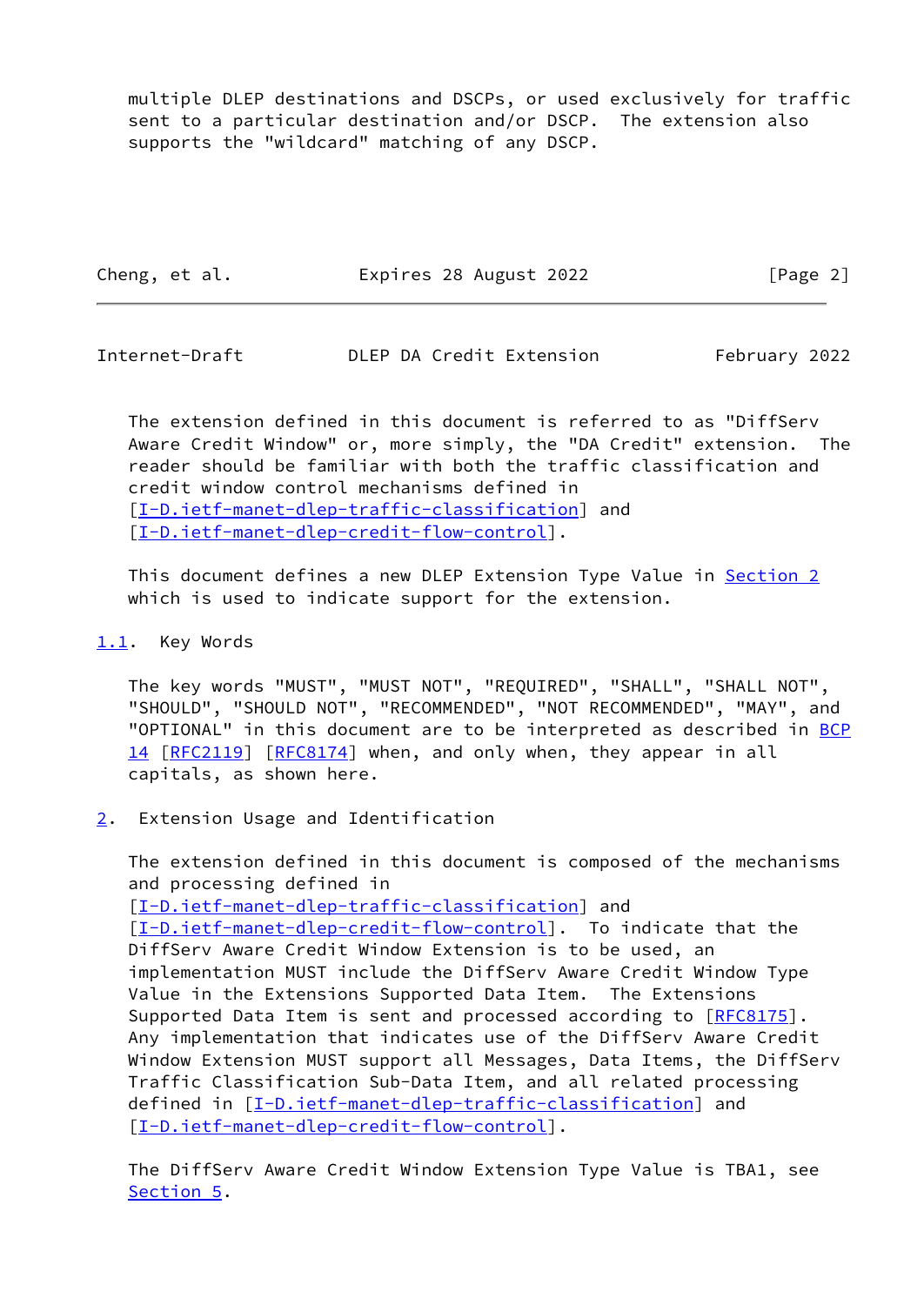### <span id="page-3-0"></span>[3](#page-3-0). Management Considerations

 This section provides several network management guidelines to implementations supporting the DiffServ Aware Credit Window Extension.

 The use of the extension defined in this document SHOULD be configurable on both modems and routers.

 Modems SHOULD support the configuration of DSCP to credit window (queue) mapping.

| Expires 28 August 2022<br>Cheng, et al. | [Page 3] |
|-----------------------------------------|----------|
|-----------------------------------------|----------|

<span id="page-3-2"></span>Internet-Draft DLEP DA Credit Extension February 2022

 Modems MAY support the configuration of the number of credit windows (queues) to advertise to a router.

 Routers may have limits on the number of queues that they can support and, perhaps, even limits in supported credit window combinations, e.g., if per destination queues can even be supported at all. When modem-provided credit window information exceeds the capabilities of a router, the router MAY use a subset of the provided credit windows. Alternatively, a router MAY reset the session and indicate that the extension is not supported. In either case, the mismatch of capabilities SHOULD be reported to the user via normal network management mechanisms, e.g., user interface or error logging.

<span id="page-3-1"></span>[4](#page-3-1). Security Considerations

 This document defines a DLEP extension that uses base DLEP mechanisms and the credit window control and flow mechanisms defined in [\[I-D.ietf-manet-dlep-traffic-classification\]](#page-4-4) and [\[I-D.ietf-manet-dlep-credit-flow-control](#page-4-5)]. The use of those mechanisms, and the introduction of a new extension, do not inherently introduce any additional vulnerabilities above those documented in [[RFC8175](https://datatracker.ietf.org/doc/pdf/rfc8175)]. The approach taken to Security in that document applies equally to the mechanism defined in this document.

<span id="page-3-3"></span>[5](#page-3-3). IANA Considerations

 This document requests one assignment by IANA. All assignments are to registries defined by [\[RFC8175](https://datatracker.ietf.org/doc/pdf/rfc8175)].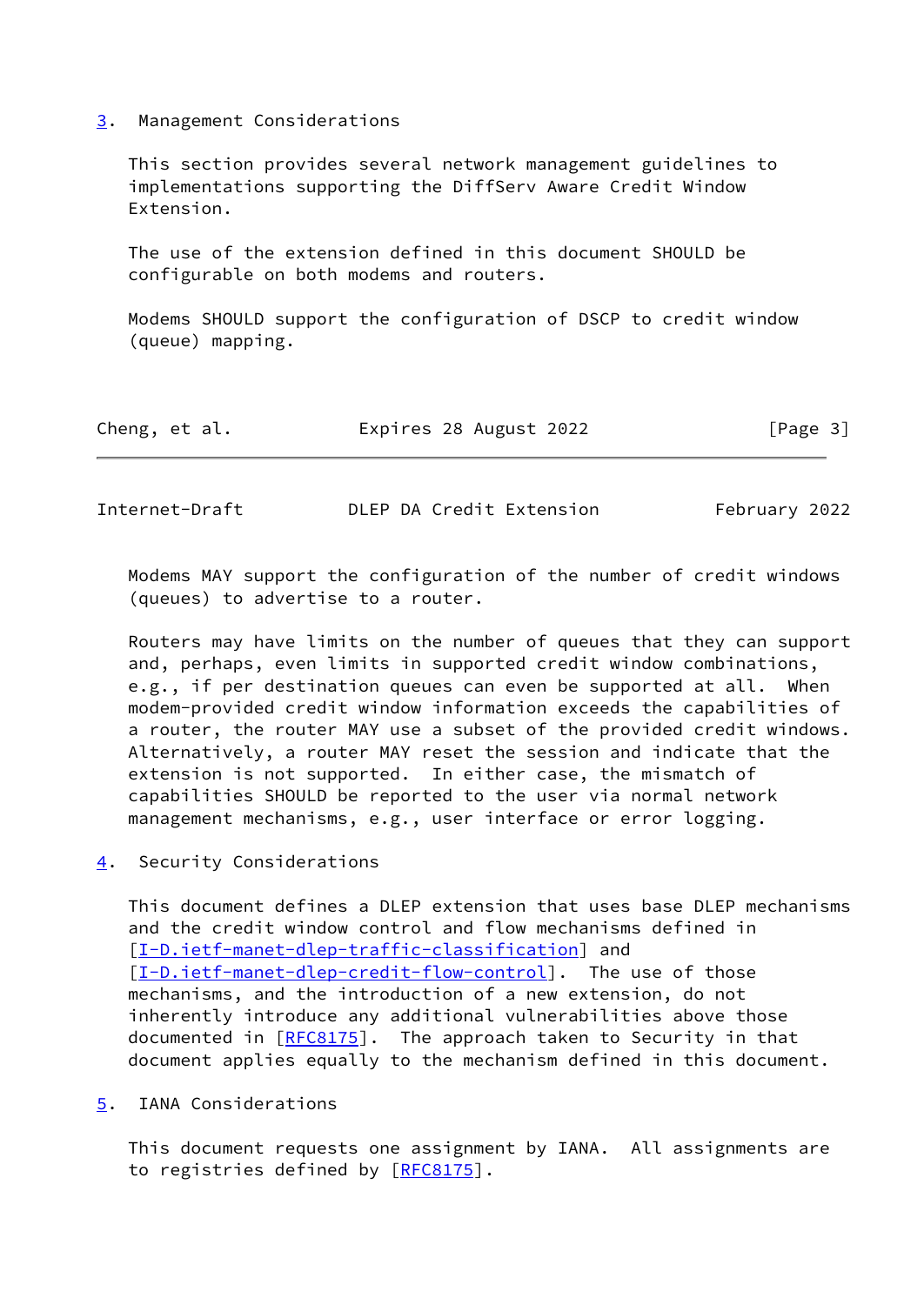## <span id="page-4-0"></span>[5.1](#page-4-0). Extension Type Value

 This document requests 1 new assignment to the DLEP Extensions Registry named "Extension Type Values" in the range with the "Specification Required" policy. The requested value is as follows:

| Code   Description                  |
|-------------------------------------|
| TBA1   DiffServ Aware Credit Window |

Table 1: Requested Extension Type Value

<span id="page-4-1"></span>[6](#page-4-1). References

<span id="page-4-2"></span>[6.1](#page-4-2). Normative References

| Cheng, et al. | Expires 28 August 2022 | [Page 4] |
|---------------|------------------------|----------|
|---------------|------------------------|----------|

<span id="page-4-3"></span>Internet-Draft DLEP DA Credit Extension February 2022

<span id="page-4-5"></span>[I-D.ietf-manet-dlep-credit-flow-control]

 Cheng, B., Wiggins, D., Berger, L., and S. Ratliff, "DLEP Credit-Based Flow Control Messages and Data Items", Work in Progress, Internet-Draft, [draft-ietf-manet-dlep-credit](https://datatracker.ietf.org/doc/pdf/draft-ietf-manet-dlep-credit-flow-control-09) [flow-control-09](https://datatracker.ietf.org/doc/pdf/draft-ietf-manet-dlep-credit-flow-control-09), 26 October 2021, <[https://www.ietf.org/archive/id/draft-ietf-manet-dlep](https://www.ietf.org/archive/id/draft-ietf-manet-dlep-credit-flow-control-09.txt) [credit-flow-control-09.txt>](https://www.ietf.org/archive/id/draft-ietf-manet-dlep-credit-flow-control-09.txt).

<span id="page-4-4"></span>[I-D.ietf-manet-dlep-traffic-classification]

 Cheng, B., Wiggins, D., and L. Berger, "DLEP Traffic Classification Data Item", Work in Progress, Internet- Draft, [draft-ietf-manet-dlep-traffic-classification-06](https://datatracker.ietf.org/doc/pdf/draft-ietf-manet-dlep-traffic-classification-06), 29 July 2021, <[https://www.ietf.org/archive/id/draft-ietf](https://www.ietf.org/archive/id/draft-ietf-manet-dlep-traffic-classification-06.txt) [manet-dlep-traffic-classification-06.txt>](https://www.ietf.org/archive/id/draft-ietf-manet-dlep-traffic-classification-06.txt).

 [RFC2119] Bradner, S., "Key words for use in RFCs to Indicate Requirement Levels", [BCP 14](https://datatracker.ietf.org/doc/pdf/bcp14), [RFC 2119](https://datatracker.ietf.org/doc/pdf/rfc2119), DOI 10.17487/RFC2119, March 1997, <[https://www.rfc-editor.org/info/rfc2119>](https://www.rfc-editor.org/info/rfc2119).

[RFC8174] Leiba, B., "Ambiguity of Uppercase vs Lowercase in [RFC](https://datatracker.ietf.org/doc/pdf/rfc2119) [2119](https://datatracker.ietf.org/doc/pdf/rfc2119) Key Words", [BCP 14](https://datatracker.ietf.org/doc/pdf/bcp14), [RFC 8174,](https://datatracker.ietf.org/doc/pdf/rfc8174) DOI 10.17487/RFC8174,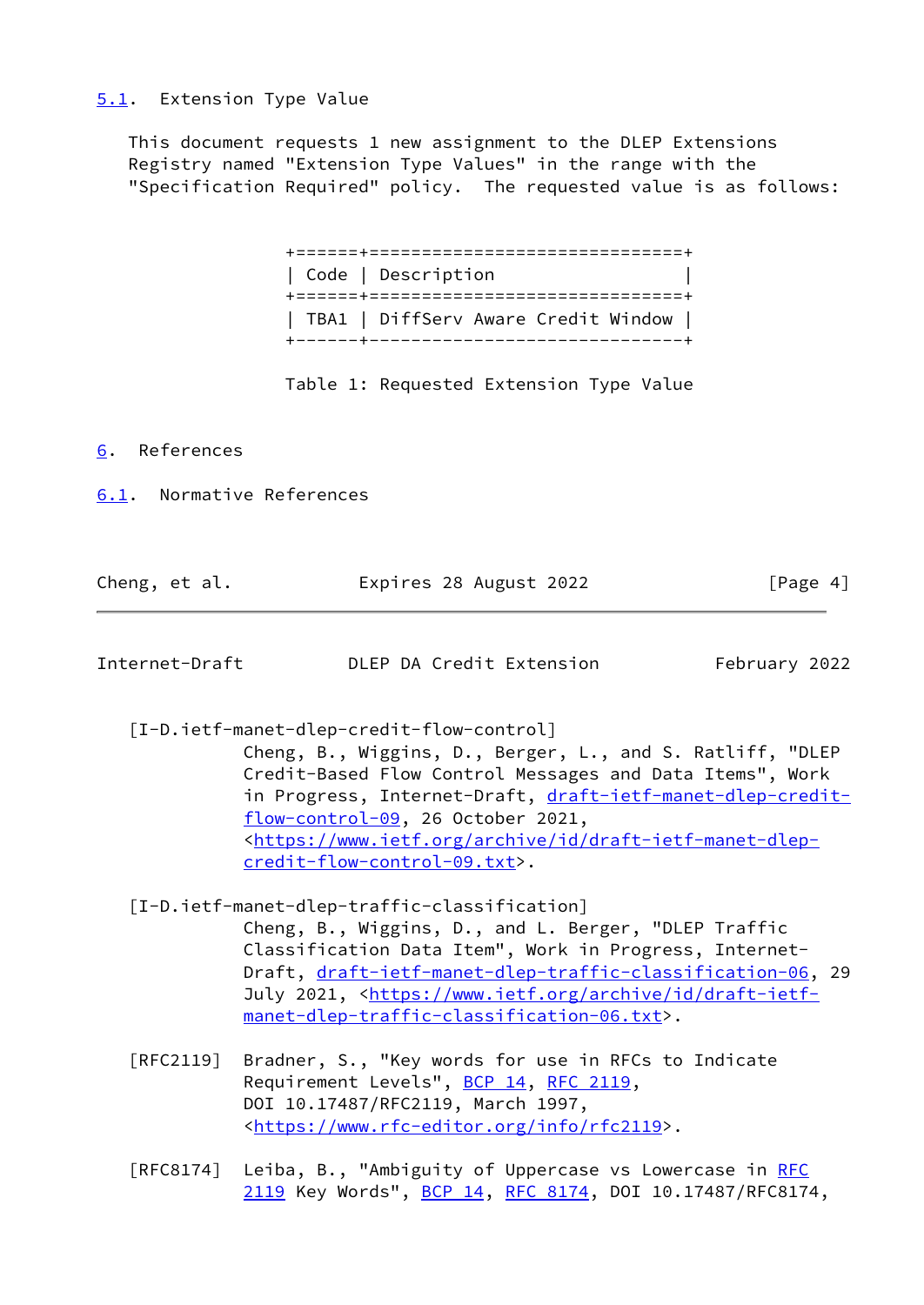May 2017, [<https://www.rfc-editor.org/info/rfc8174](https://www.rfc-editor.org/info/rfc8174)>.

- [RFC8175] Ratliff, S., Jury, S., Satterwhite, D., Taylor, R., and B. Berry, "Dynamic Link Exchange Protocol (DLEP)", [RFC 8175,](https://datatracker.ietf.org/doc/pdf/rfc8175) DOI 10.17487/RFC8175, June 2017, <[https://www.rfc-editor.org/info/rfc8175>](https://www.rfc-editor.org/info/rfc8175).
- <span id="page-5-3"></span><span id="page-5-0"></span>[6.2](#page-5-0). Informative References
	- [I-D.berger-manet-dlep-ether-credit-extension] Wiggins, D. and L. Berger, "DLEP IEEE 802.1Q Aware Credit Window Extension", Work in Progress, Internet-Draft, [draft-berger-manet-dlep-ether-credit-extension-07,](https://datatracker.ietf.org/doc/pdf/draft-berger-manet-dlep-ether-credit-extension-07) 29 July 2021, [<https://www.ietf.org/archive/id/draft-berger-manet](https://www.ietf.org/archive/id/draft-berger-manet-dlep-ether-credit-extension-07.txt) [dlep-ether-credit-extension-07.txt>](https://www.ietf.org/archive/id/draft-berger-manet-dlep-ether-credit-extension-07.txt).
	- [RFC2475] Blake, S., Black, D., Carlson, M., Davies, E., Wang, Z., and W. Weiss, "An Architecture for Differentiated Services", [RFC 2475](https://datatracker.ietf.org/doc/pdf/rfc2475), DOI 10.17487/RFC2475, December 1998, <[https://www.rfc-editor.org/info/rfc2475>](https://www.rfc-editor.org/info/rfc2475).

| Cheng, et al. | Expires 28 August 2022 | [Page 5] |
|---------------|------------------------|----------|
|---------------|------------------------|----------|

<span id="page-5-2"></span>

| Internet-Draft | DLEP DA Credit Extension | February 2022 |
|----------------|--------------------------|---------------|
|----------------|--------------------------|---------------|

<span id="page-5-1"></span>[Appendix A.](#page-5-1) Acknowledgments

 The Sub-Data item format was inspired by Rick Taylor's "Data Item Containers". He also proposed the separation of credit windows from traffic classification at IETF98. Many useful comments were received from contributors to the MANET working group, notably Ronald in't Velt.

Authors' Addresses

 Bow-Nan Cheng MIT Lincoln Laboratory Massachusetts Institute of Technology 244 Wood Street Lexington